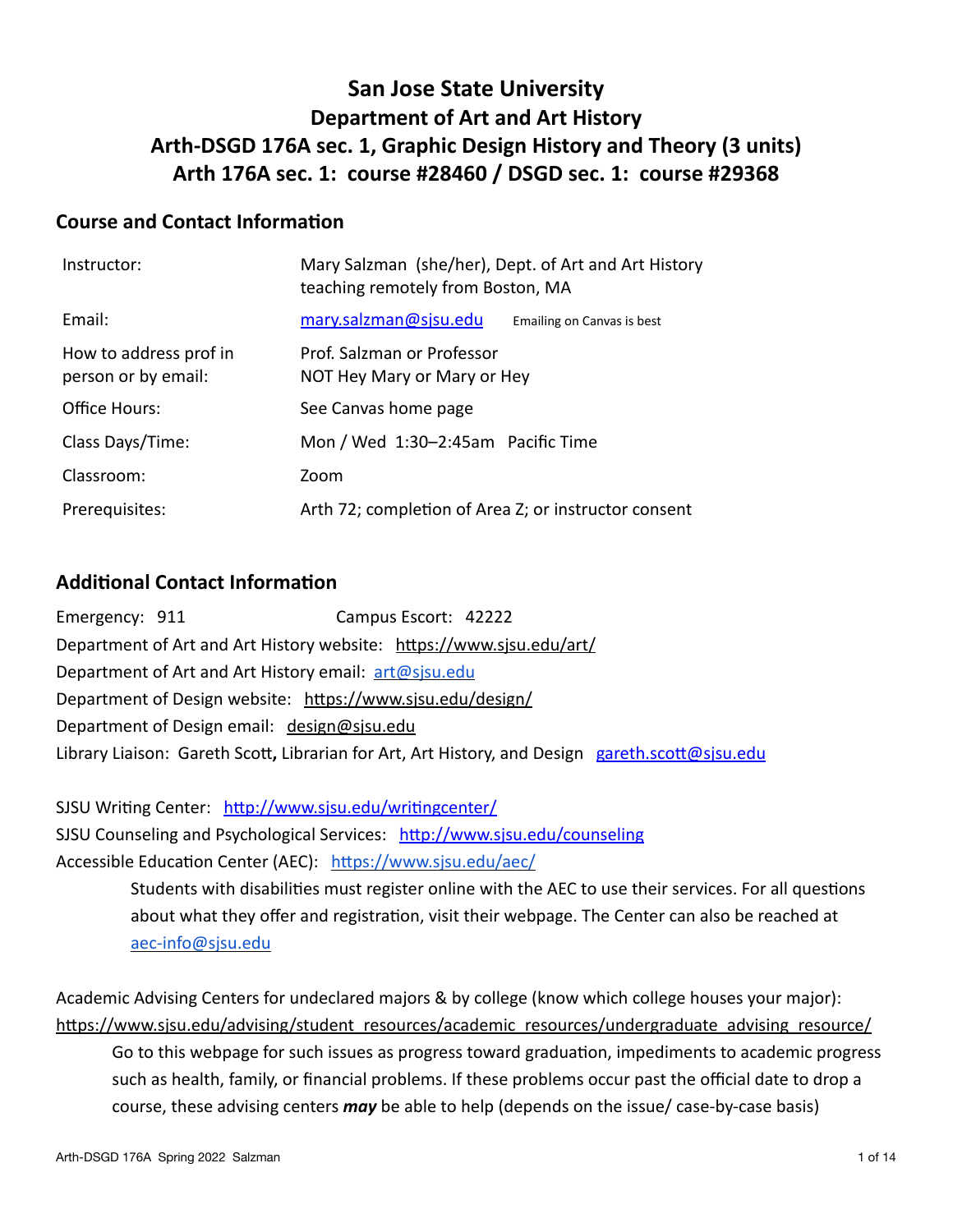# $\Rightarrow$  **Dropping and Adding**

Last day to drop, without an entry on the student's permanent record: Monday, Feb. 7 Last day to add & register late: Monday, Feb. 14

For SJSU's late drop and withdrawal policy: https://www.sjsu.edu/ue/student-petitions/index.php

### **Department Syllabi (greensheets) and Advising**

For information about majors and minors in **art and art history**, for forms to change your major or minor, or for a list of faculty advisors, go to: <http://www.sjsu.edu/art> or email [art@sjsu.edu](http://www.apple.com)

For information about about **design** majors and minors, for forms to change your major or minor, or for a list of faculty advisors, go to: <https://www.sjsu.edu/design/>or email [design@sjsu.edu](mailto:design@sjsu.edu)

Pdfs of the syllabus for this course can be found at: <http://www.sjsu.edu/art/documents/greensheets/> for the Art Dept.,<https://www.sjsu.edu/design/forms/syllabi.php> for the Design Dept., and also on Canvas. Note, however, that all updates to the course syllabus will be announced in class AND in the Announcements section of Canvas or via email.

### **Course Description: Arth-DSGD 176A**

Official SJSU Course Description: "The history of graphic design and typography with an emphasis on the 20th century. Define technological, historical and theoretical concerns and influences on individuals and movements in graphic design."

Specific to this section: This course is both chronological and thematic and will begin with a few precursors to modern design to establish context as well as to familiarize students with older characters and typefaces. You will learn iconic works of graphic design and be expected to recognize period styles and their characteristics. Students will be asked not only to learn history but also how to look closely at, think critically about, and analyze works of graphic design—how their historical context, formal features, and content contribute to an object's meaning. You will also be asked to think, speak, and write thoughtfully about your visual experience. Students are also expected to learn the terminology of graphic design and employ it where appropriate in their assignments.

### **Course Format**

#### **Online Course**

This section of Arth-DSGD 176A is classified as Mode 2, meaning that is a fully online class, with synchronous course meetings—the class will meet on Zoom in real time on the designated days and times listed on page 1 above.

The professor's office hours will also be conducted via Zoom. To contact the professor, students may either email directly or use the email feature on Canvas.

Students will need a robust internet connection and a computer or other adequate mobile device to participate in this class. **Students should download the Zoom app before the first day of class in order to access class meetings and then sign up for your Zoom account through one.sjsu.** Please keep your video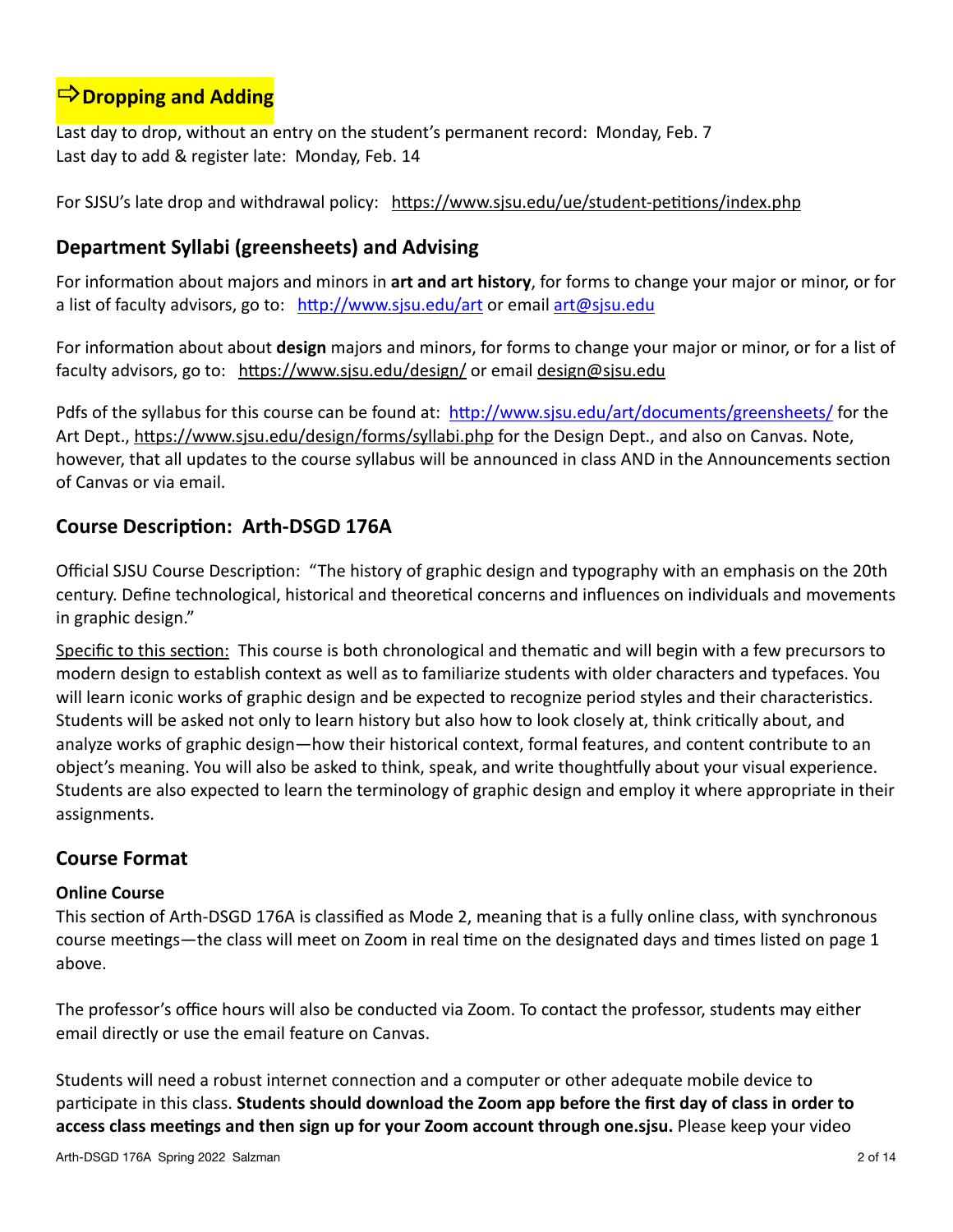format on during class meetings. If keeping video on presents an undue burden, please let the professor know at the start of the semester.

### **Technology Requirements**

The main SJSU-licensed (free) applications that students will need for this course are **Canvas**, **Zoom**, and **G Suite**, all of which can be accessed at [one.sjsu.edu.](http://one.sjsu.edu)

Canvas, a learning management system, will house the syllabus, readings, assignment instructions, image sets, etc. Students can also keep track of their assignment grades on Canvas. **Students are responsible for regularly checking Canvas Announcements.** 

Student resources for help with Canvas:

- Canvas's own documentation for students: <https://guides.instructure.com/m/4212>
- In Canvas, the "Help" button towards the bottom of the blue vertical menu on the left side of the screen

### **Required Texts/Readings**

Required textbook: **Stephen J. Eskilson,** *Graphic Design A New History* **(3rd ed.)** 2019 publisher: Yale University Press ISBN 13: 978-0300233285

In addition to the textbook, there will be other assigned readings, either pdfs stored on Canvas or available online. For the latter, links are provided in the syllabus. See the Course Schedule portion of this syllabus for specific reading assignments.

#### **Online dictionary, grammar, and writing resources**

Merriam-Webster online dictionary and thesaurus: <https://www.merriam-webster.com/> *Grammar Girl: Quick and Dirty Tips*: <https://www.quickanddirtytips.com/grammar-girl> *Purdue University Online Writing Lab* ("*Purdue OWL*"): [https://owl.purdue.edu/owl/purdue\\_owl.html](https://owl.purdue.edu/owl/purdue_owl.html) \* Marjorie Munsterberg, *Writing about Art*: <https://writingaboutart.org/>

\* This site is specific to art history writing

#### **Optional—FYI: Art and graphic design news sources**

Trusted online arts news sources—sign up for free for emails to your In Box:

*Hyperallergic*: <https://hyperallergic.com/newsletters/>

*Open Culture*: <https://openculture.com/>

*Art in America*: <https://www.artnews.com/c/art-in-america/>

*The Public Domain Review* [unexpected stories about art that's no longer under copyright]: <https://publicdomainreview.org> *Culture Type* [art from a Black perspective]: <https://www.culturetype.com>

*Colossal* [international contemporary art & visual culture news]: <https://www.thisiscolossal.com>

*ArtAsiaPacific* [contemp. art & culture news from Asia-Pacific & the Middle East]: <http://artasiapacific.com>

*The New York Times* (access online edition through the SJSU library website)

*Los Angeles Times* (access online edition through the SJSU library website)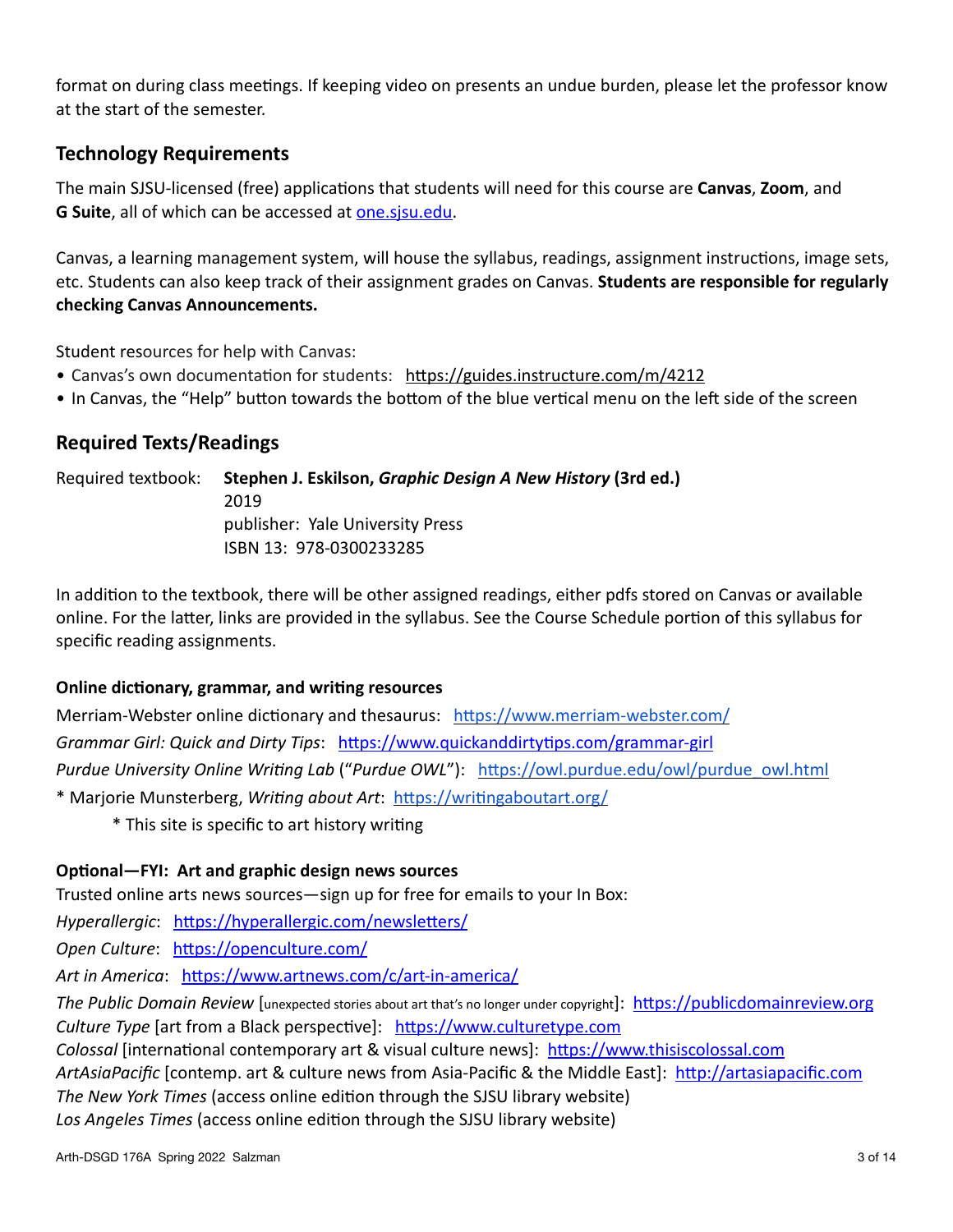Note about the two major US newspapers:

The two major newspapers listed above allow you to read a limited number of articles on their websites. Accessing the newspapers through the SJSU library website gives students an unlimited amount of articles, but without the accompanying images or interactive features.

Note about representation: This list represents news sources with informative and generally well-written art and design news articles; it does not intend to exclude any community. If you come across good websites or blogs for art news about other specific communities, please let the professor know. Coverage of a broad range of communities and topics can be found in *Hyperallergic*, *CAA News*, *ARTnews Today*, *Colossal*, *Open Culture*, and in the national newspapers.

### **Workload and Virtual Classroom Protocol**

SJSU Academic Senate credit-hour policy S12-3:

"Success in this course is based on the expectation that students will spend, **for each unit of credit**, **a minimum of forty-five hours over the length of the course (normally 3 hours per unit per week with 1 of the hours used for lecture)** for instruction or preparation/studying or course related activities including but not limited to internships, labs, clinical practica. Other course structures will have equivalent workload expectations as described in the syllabus." <https://www.sjsu.edu/senate/docs/S12-3.pdf>

### What does this workload policy mean for **Arth-DSGD 176A**?

Typical course activities include:

- Attending class and taking notes—don't be a passive listener
- HIGHLY RECOMMENDED: Reviewing and highlighting or annotating your lecture notes at the end of every week's lectures—this small-dose method is a more manageable way to prepare for exams
- Completing all course readings
- Coming to class prepared—doing course readings ahead of that day's lecture
- Completing all exams relating to course content
- Carefully following the instructions for and completing all writing assignments
- Proofreading and editing writing assignments before submission

 $\Rightarrow$  DO NOT HESITATE TO ASK QUESTIONS ABOUT ANY COURSE MATERIAL OR ASSIGNMENT INSTRUCTIONS THAT YOU FIND CONFUSING

For this Mode 2-classified course, **virtual classroom protocol** will be similar to an in-person classes.

#### **For group assignments:**

 It is expected that each student will take full responsibility for their share of the work. If any group members are not doing their work, please let me know so that I can contact them.

#### **Protocol pertaining to mutual respect:**

Every student in this class will be respected as an individual with distinct experiences, talents, and backgrounds. Therefore, everyone needs to understand that this online class is a space of mutual respect—in student-professor interactions (respect is a two-way street) and among students themselves. Do not hesitate to reach out to the professor with questions or concerns.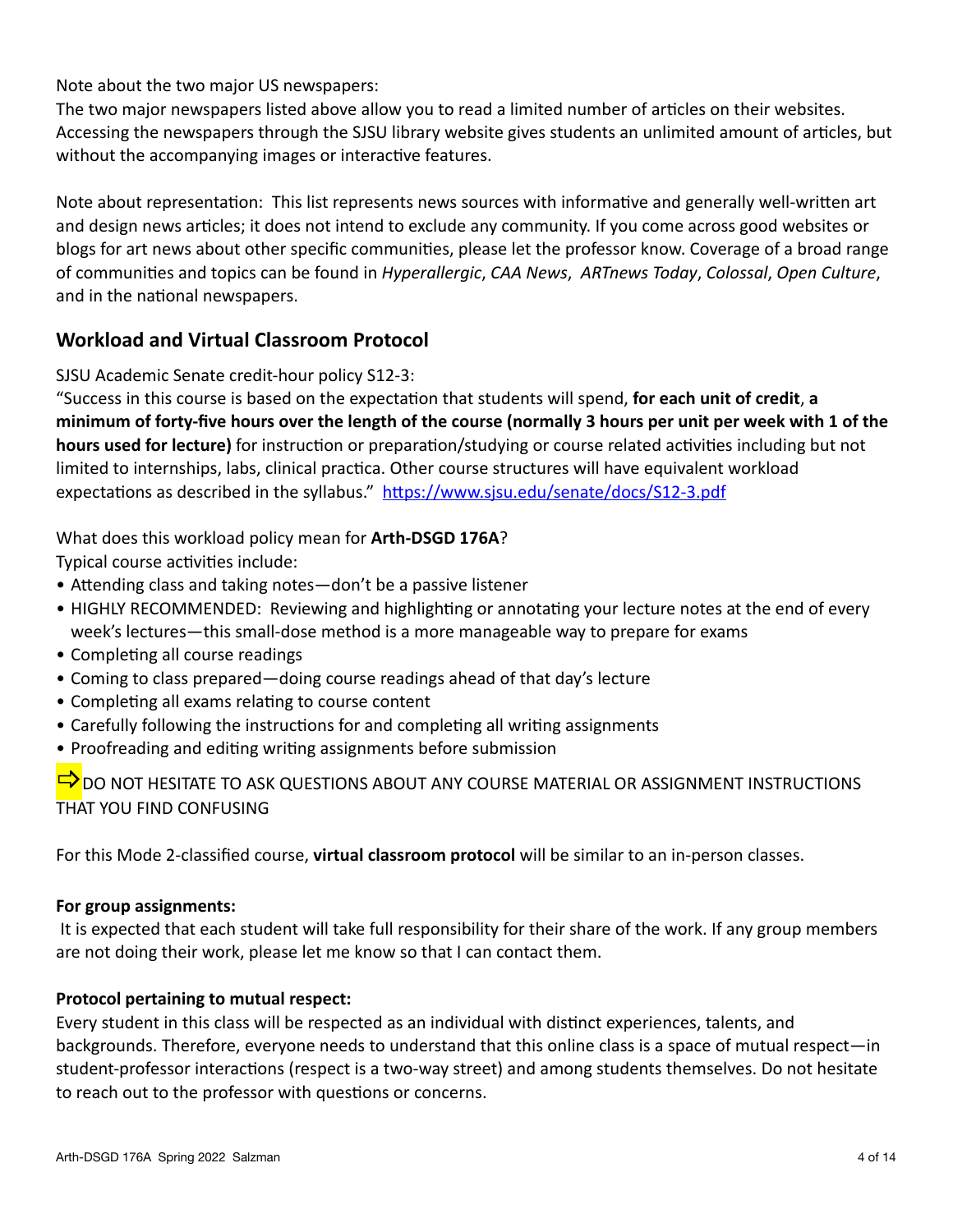### **Academic dishonesty (plagiarism, cheating) will not be tolerated and is also a sign of disrespect—**towards

the professor, the course, the University, and towards yourself. See below for the policy on academic integrity. Please silence your cell phone before class.

#### **Students are not allowed to record the class.**

#### Please **do not**:

- Wear pajamas or be partially dressed Eat (beverages are ok)
- Be in bed (sitting on top of a made bed is ok) Play music in the background
- 
- 
- 
- Sleep during class  **Fiddle around on other websites or devices**, including your cell phone, while in class

### **Course Learning Outcomes (CLO)**

Upon successful completion of this GE course, students will be able to:

- 1. Understand the bases, both aesthetic and historical, underlying major artistic movements
- 2. Recognize prominent themes and iconographies, including how they relate to race and gender
- 3. Develop visual literacy and the ability to think and write critically about works of art
- 4. Understand the connection between form and meaning in the processes of analysis and interpretation of works of art
- 5. Gain an understanding of how the institution of the museum presents works of art

### **Assignments and Grading Policy**

*To understand how the graded course coursework below fulfills SJSU GELO and CLO educational goals, please refer to the list of outcomes above*

- **5%** Short design analysis [GELO 1, 2, 3; CLO 1, 2, 3, 4]
- **15%** Discussion post & comment: design journal profile & article summary [GELO 1, 2; CLO 1]
- **20%** Research essay [GELO 1, 2, 3; CLO 1, 2, 3, 4]
- **20%** Poster (or book jacket) group project [GELO 1, 2, 3; CLO 1–5]
- **10%** Presentations of group project [GELO 2]
- **15%** Midterm [GELO 1, 2; CLO 1, 2, 3, 4]
- **15%** Final exam [GELO 1, 2; CLO 1, 2, 3, 4]

Assigned readings, videos (assigned or shown in class), and works of art shown in class or assigned for study outside of class are intended to provide either explanations for or examples of content that will form a basis for students' written assignments and exams.

#### **Grading Criteria (Effort) / Plagiarism**

Above all, the professor will be looking for EFFORT on the part of the student—both intellectual and in the correctness of their writing. Caution! A clean, "perfect" piece of writing in which mere data takes up most of the student's writing—as opposed to the required critical analysis—is not necessarily indicative of hard work and can often be a sign of plagiarism (copying the work of someone else and submitting it as your own, which is a serious infraction of University policy). **Documented cases of plagiarism WILL be reported to the University and become part of the student's record.** Effort is typically demonstrated by (not an exhaustive list): following the assignment instructions, knowledge and understanding of the material, ideas expressed in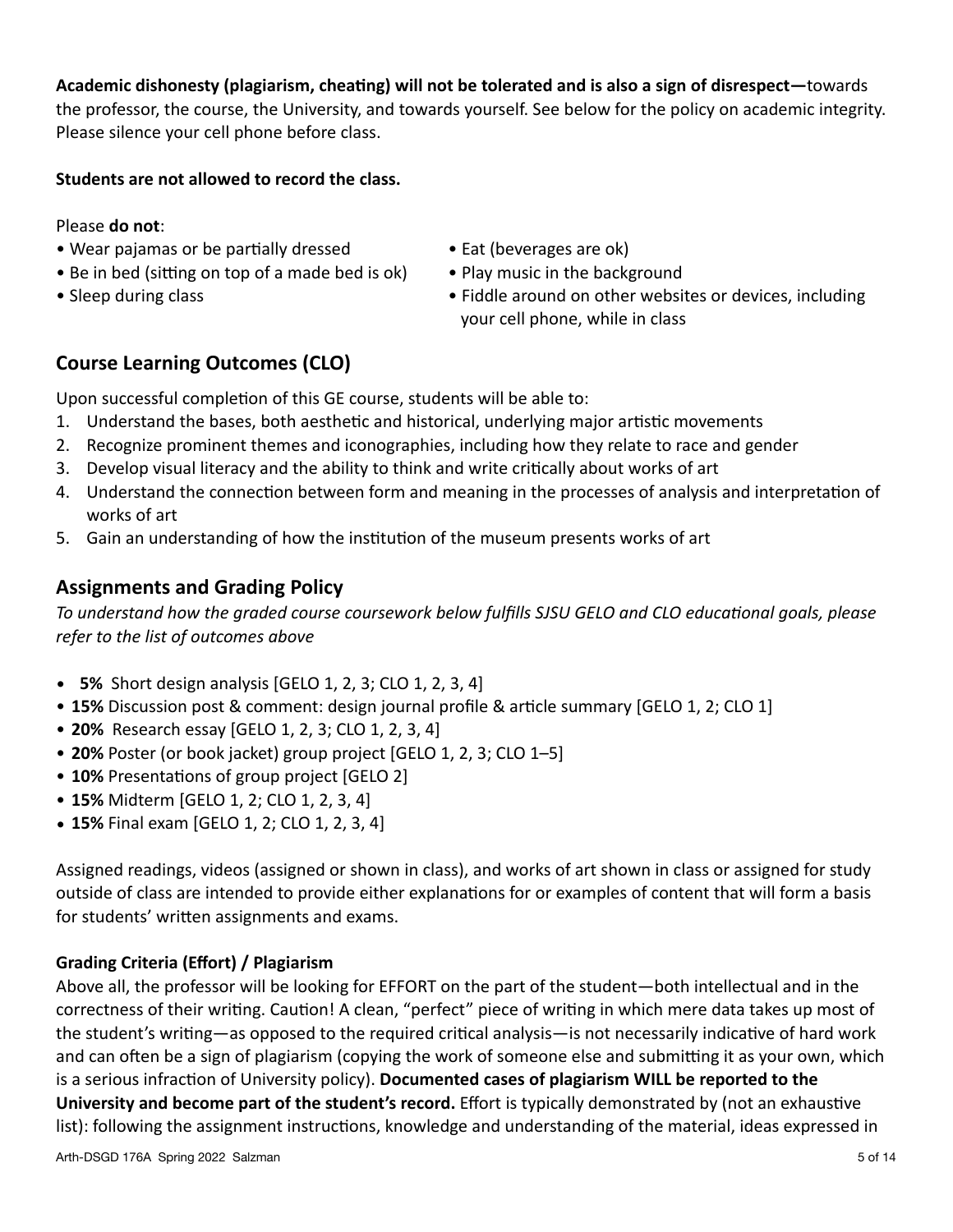writing that indicate the evolution of the student's thought process, organized presentation, paginating, running a spell checker, proofreading.

Do not even consider cutting and pasting text from the web into the essay assignments and passing it off as your own observations.

"A" work: demonstrates depth of knowledge of the material, excellence of critical analysis, originality of interpretation (this means original to YOU, not originality in absolute terms), and superb execution (well organized, no writing mechanics issues, a tone that is consistent with a formal essay). Typically such work will make an especially thoughtful, well-set-out argument that is supported by analysis of artworks' formal features and an understanding of historical and/or intellectual context.

 $"B" work: strong written work demonstrating knowledge of the material, depth of intellectual inquiry, and$ </u> competence of thought but generally lacking the originality and level of ambition associated with "A" work. In addition, a "B" paper is also defined as an "A" paper that contains too many errors (grammar, spelling, correct word usage, etc.) to merit an "A."

"C" work: competent papers that are nonetheless pedestrian and/or feature an unevenness of thought, argument, or execution, which prevent it from meeting the standards of a "B" paper. Such work often shows a lack of effort, a missing, confused, or poorly argued thesis, omissions, and too many writing errors. "D" work: barely competent work suffering numerous flaws in thought, argument, organization, and mechanics (or execution—such as not following the assignment instructions, incompleteness, a weak thesis, poor organization, too many writing errors, etc). "D" work is considerably weaker than "C" and shows a lack of understanding of the material or a rushed job.

"F" work: work that meets any of the following criteria—(1) does not fulfill the requirements of the assignment; (2) does not even meet the criteria for "D" work; (3) does not demonstrate university-level writing (e.g., language usage, grammar, sentence structure, etc.); (4) is much too short; (5) is barely comprehensible.

 $\frac{10}{2}$ : Student does not submit the assignment at all or has plagiarized someone else's work (copied and passed off as their own).

| Grade Scale |            |    |            |              |            |
|-------------|------------|----|------------|--------------|------------|
| A           | 94-100%    | A- | $90 - 93%$ |              |            |
| B+          | $87 - 89%$ | B  | 84-86%     | B-           | $80 - 83%$ |
| C+          | 77–79%     | C  | 73–76%     | $\mathsf{C}$ | $70 - 72$  |
| D+          | $67 - 69%$ | D  | 63-66%     | D-           | $60 - 62%$ |
| F           | $1 - 59%$  | O) |            |              |            |

This grade scale means that students are better off submitting work rather than none at all because any additional points given for an "F" will help in the calculation of the final course grade. The exception is submitting plagiarized work, which counts as a 0.

#### **Extra Credit Policy**

**Grade Scale**

There are no extra credit options for this course.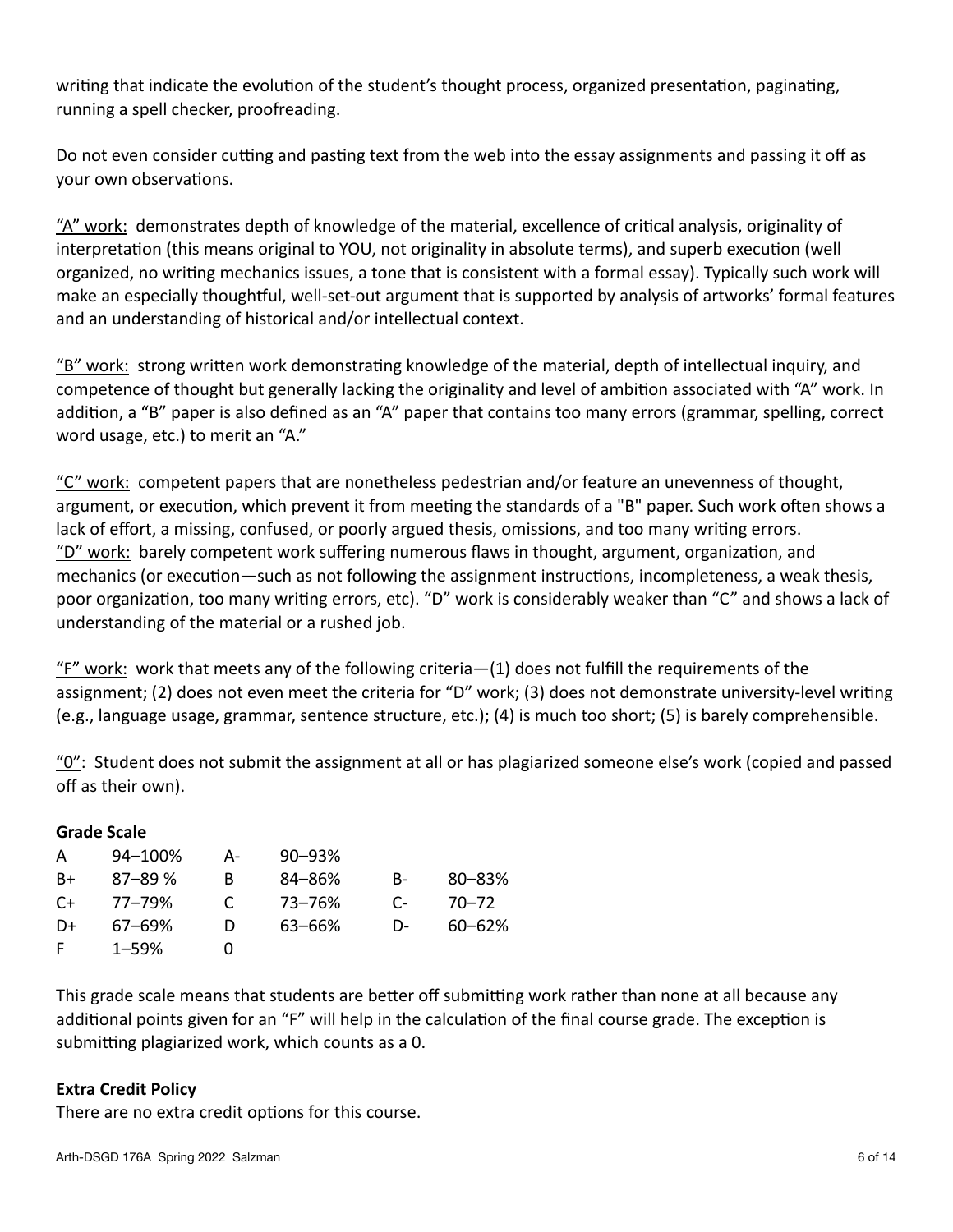#### **Submitting Assignments**

Assignments will be submitted by uploading them to Canvas. If you are having trouble with uploading, email the assignment to the professor. Be sure to put the name of the assignment in the email's subject header.

#### **Late Work and Missed Class(es) Policy**

Due dates for assignments can be found in the assignment instructions, in the Course Schedule portion at the end of this syllabus, and in the Assignments section of Canvas. It is the student's responsibility to be aware of due dates and to keep up with the coursework.

For missed classes, make the effort to review the material in the course readings and on Canvas in order to catch up before asking the professor for assistance. Do yourself a favor and avoid (1) telling me that the reason you missed class is because you overslept; (2) asking whether you missed anything important.

DO NOT make plans to miss class before or after Spring Break. Missing class for these reasons does not constitute an excused absence. Due to the amount of visual material shown and discussed in this course, a record of good attendance is important for optimal performance on all assignments and exams.

### **Learning and Counseling Resources**

The professor is here to help with questions about the course material and assignments, but students who want additional help with their writing can schedule a tutoring session or participate in tutor live chat with the **SJSU Writing Center**. If you tend to struggle with writing or simply want someone to review your draft before the professor sees it, this is a great resource: <https://www.sjsu.edu/writingcenter/>

Students with disabilities must register with the **Accessible Education Center** in order to receive accommodation: <https://www.sjsu.edu/aec/>

The pandemic is a particularly stressful time to be a college student. SJSU offers free **counseling services** to all registered SJSU students, including but not limited to personal counseling, clinical management, and educational counseling: <https://www.sjsu.edu/counseling/>

**Peer Connections** [\(https://www.sjsu.edu/peerconnections/index.php](https://www.sjsu.edu/peerconnections/index.php)): This group, administered by Student Affairs, offers student-to-student support through tutoring, mentoring, supplemental instruction, learning assistance, and student success events in an inclusive, welcoming environment. It serves as a university-wide resource for the promotion of peer learning and retention (ie, staying in school). This is a good, welcoming resource if you want peer support from student colleagues who are trained to help with academic life and coursework generally.

**Academic Advising:** See the Contact Information section on page 1 of this syllabus.

#### **SJSU Communication Center** <http://commcenterstage.sjsu.edu/>

This Center offers students help with public speaking, writing, and general communication skills. Students having difficulties with online learning can take a 1-unit course, "COMM 80A: Succeeding in Online Classes." For more information contact Roxanne Cnudde, the Communication Center director: [roxanne.cnudde@sjsu.edu](http://www.apple.com)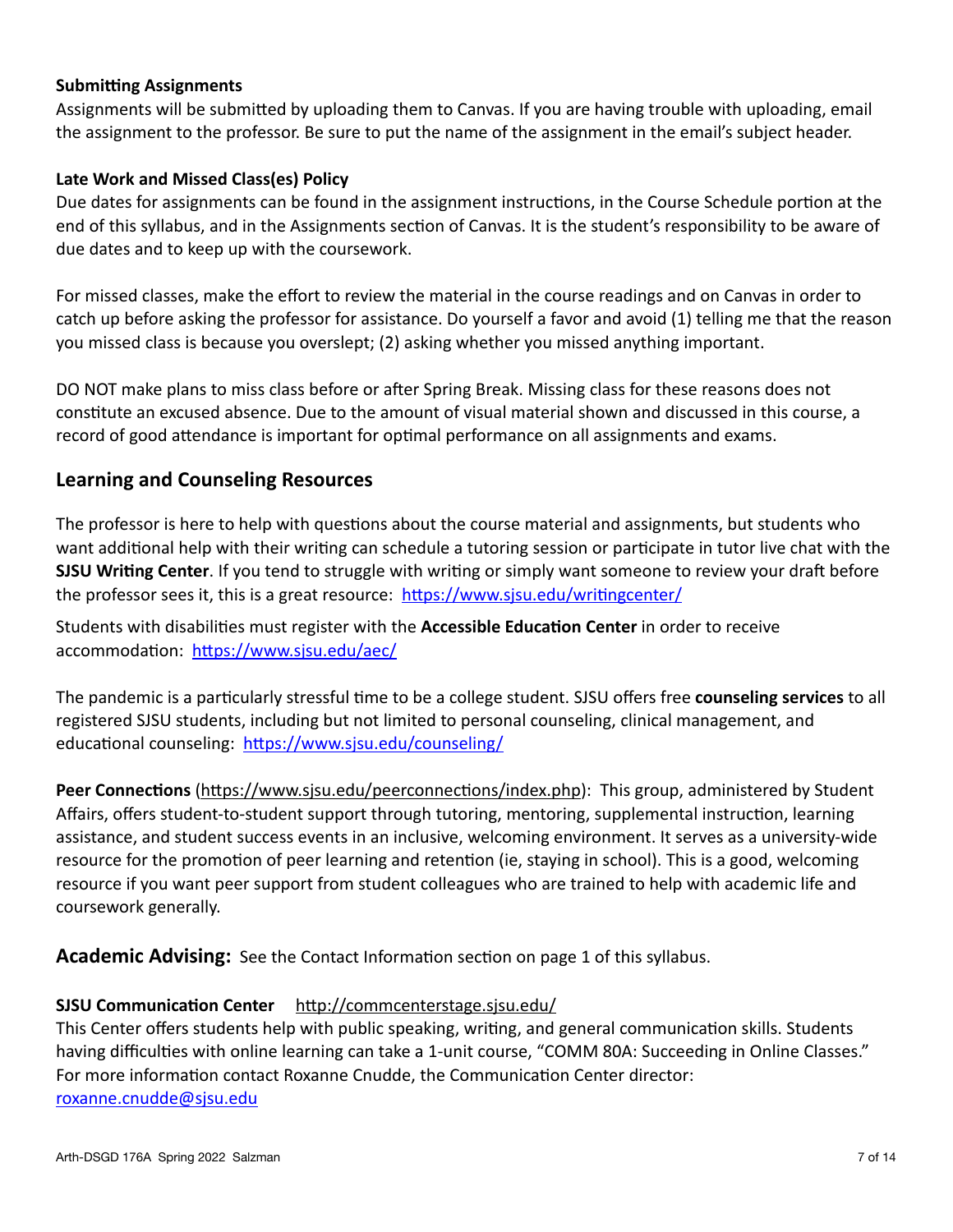### **University Policies**

Per [University Policy S16-9](http://www.sjsu.edu/senate/docs/S16-9.pdf) *(*<http://www.sjsu.edu/senate/docs/S16-9.pdf>*)*, relevant university policy concerning all courses, such as student responsibilities, academic integrity (plagiarism), accommodations, dropping and adding, consent for recording of class, etc. and available student services (e.g. learning assistance, counseling, and other resources) is listed on the [Syllabus Information web page](http://www.sjsu.edu/gup/syllabusinfo/) [\(http://www.sjsu.edu/gup/syllabusinfo](http://www.sjsu.edu/gup/syllabusinfo)), which is hosted by the Office of Undergraduate Education. Make sure to visit this page to review and be aware of these university policies and resources.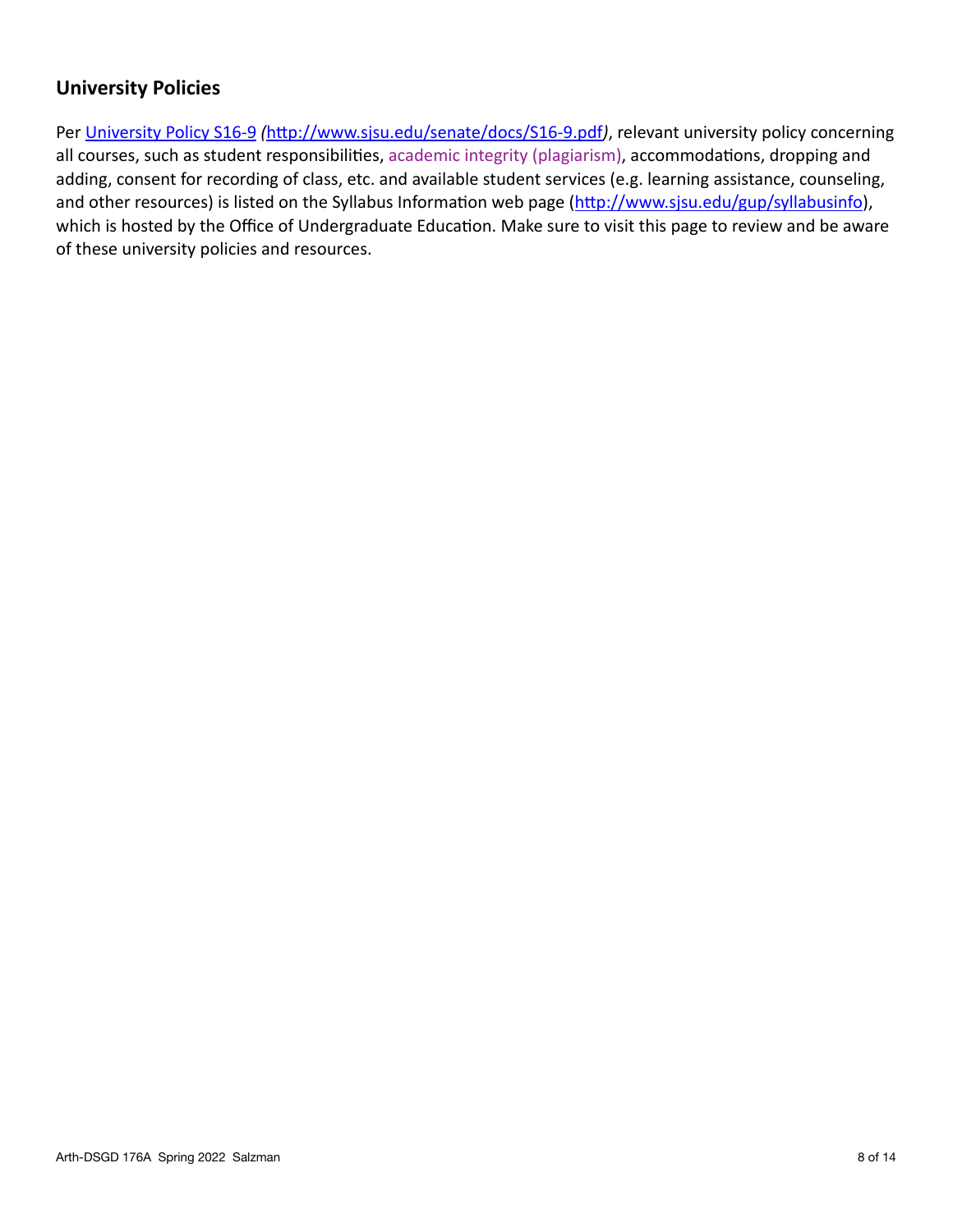## **Arth-DSGD 176A sec. 1, Graphic Design History and Theory, Mode 2 (all online)**

## **Spring 2022**

### **Course Schedule**

*The Course Schedule serves as a guide to the topics, assignments, and activities that will be covered in this course. It is designed to be flexible to accommodate class needs that may arise as the semester progresses. The instructor reserves the right to make changes and substitutions and will alert students to them by in-class announcements and in writing.*

#### **IMPORTANT DEADLINES:**

| Assignment                    | Percentage of course grade | Due date               |
|-------------------------------|----------------------------|------------------------|
| Short design analysis         | 5%                         | Feb. 22                |
| Discussion post & comment     | 15%                        | Mar. 20                |
| Research essay                | 20%                        | Apr. 17                |
| Group project                 | 20%                        | May 11                 |
| Presentation of group project | 10%                        | May 4, 9, 11           |
| Midterm                       | 15%                        | Mar. 23                |
| Final exam                    | 15%                        | May 20, 12:15pm-2:30pm |

| <b>Week</b>   | <b>Date</b>       | <b>Topics, Readings, Assignments, Deadlines</b>                                                                                                                                                                                                                                                                                                                                                                                                                                                                                                                                                                                                                                                                                                                                                                                                                                                                                                                                                                                                                                                                           |
|---------------|-------------------|---------------------------------------------------------------------------------------------------------------------------------------------------------------------------------------------------------------------------------------------------------------------------------------------------------------------------------------------------------------------------------------------------------------------------------------------------------------------------------------------------------------------------------------------------------------------------------------------------------------------------------------------------------------------------------------------------------------------------------------------------------------------------------------------------------------------------------------------------------------------------------------------------------------------------------------------------------------------------------------------------------------------------------------------------------------------------------------------------------------------------|
| $\mathbf{1}$  | W 1/26            | Course introduction / Thinking about the emotive quality of lettering<br>Review syllabus; quick look at the course space on Canvas<br>Optional readings on Canvas (Files/Readings folder):<br>• Scott McCloud, Understanding Comics, ch. "Living in Line"<br>• Harvey Kurtzman, "Sound Effects," MAD Magazine (1960s?)<br>Warning: This comic is included for its imaginative variety of lettering. Its humor is of its<br>time. There is a scene where the private detective gives his secretary a black eye because<br>she is annoying him. The violent act itself is not depicted, but the aftermath (the black<br>eye) is. The before and after panels are juxtaposed as a visual (not funny, tho) joke.<br>• To understand the detective's wolf-whistle response to the trophy wife in "Sound Effects," see<br>Tex Avery's cartoon "Red Hot Riding Hood" (1943), which provides the formula: https://<br>www.youtube.com/watch?v=3h6 LmfC--o. The "Sound Effects" reference starts at approx. 1:30.<br>It's not necessary to watch the entire cartoon to understand the reference. The humor here is<br>also sexist. |
| $\mathcal{P}$ | M <sub>1/31</sub> | Elements and Principles of Graphic Design: Foundations of Design Aesthetics & Communication<br>Read the introductory paragraphs of "Letter," "Text," and "Grid" in Ellen Lupton, Thinking with<br>Type http://thinkingwithtype.com<br>Bookmark this site!                                                                                                                                                                                                                                                                                                                                                                                                                                                                                                                                                                                                                                                                                                                                                                                                                                                                 |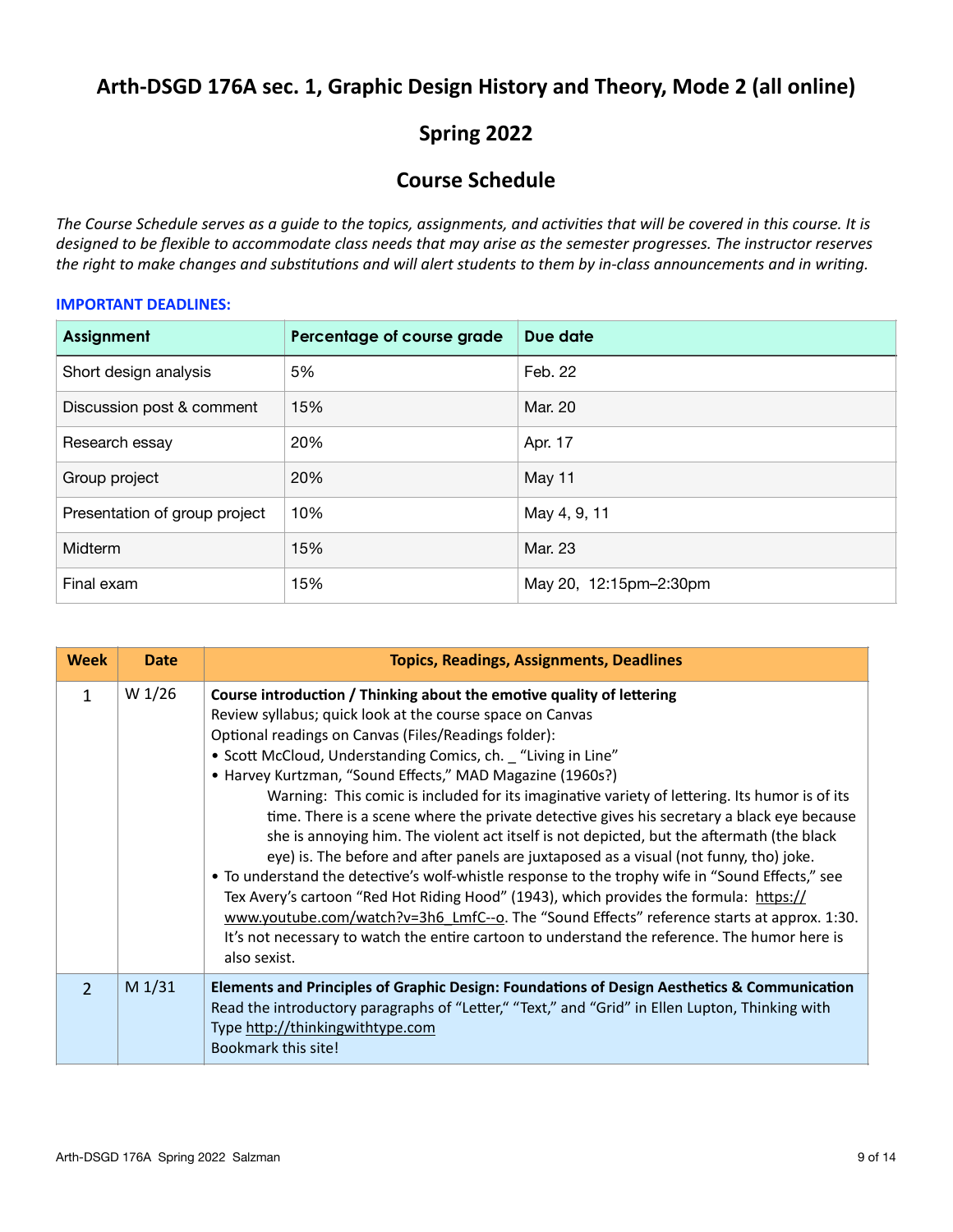| <b>Week</b>    | <b>Date</b>       | <b>Topics, Readings, Assignments, Deadlines</b>                                                                                                                                                                                                                                                                                                                                                                                                                                                                                                                                                                                                                                                                                                                                                                                                                                                                                                                                                                                                                                                         |
|----------------|-------------------|---------------------------------------------------------------------------------------------------------------------------------------------------------------------------------------------------------------------------------------------------------------------------------------------------------------------------------------------------------------------------------------------------------------------------------------------------------------------------------------------------------------------------------------------------------------------------------------------------------------------------------------------------------------------------------------------------------------------------------------------------------------------------------------------------------------------------------------------------------------------------------------------------------------------------------------------------------------------------------------------------------------------------------------------------------------------------------------------------------|
| 2 <sup>1</sup> | Th $2/2$          | The Roots of Graphics from the Prehistoric Era up to the Renaissance<br>• Eskilson textbook: Introduction, pp. 1-17<br>• Getty Museum video "Making Manuscripts" https://www.youtube.com/watch?v=nuNfdHNTv9o<br>• Khan Academy:<br>• "Words, words, words: medieval handwriting" https://www.khanacademy.org/humanities/<br>medieval-world/medieval-book/making-medieval-book/a/words-words-words-medieval-<br>handwriting?modal=1<br>• "Medieval supermodels" https://www.khanacademy.org/humanities/medieval-world/<br>medieval-book/making-medieval-book/a/medieval-supermodels?modal=1<br>• "Getting personal in the margins" https://www.khanacademy.org/humanities/medieval-<br>world/medieval-book/using-medieval-book/a/getting-personal-in-the-margins?modal=1                                                                                                                                                                                                                                                                                                                                 |
| 3              | M <sub>2</sub> /7 | Background on the 3 basic types of printing processes<br>• Ambrose and Harris, Ch. 2 "A Few Basics" & Ch. 3 "Letterforms" in Fundamentals of Typography<br>(2006). King Library e-book<br>. Essays from the Heilbrunn Timeline of Art History on the website of The Met museum:<br>• "The Printed Image in the West: History and Techniques" https://www.metmuseum.org/toah/<br>hd/prnt/hd prnt.htm<br>• "The Printed Image in the West: Woodcut," https://www.metmuseum.org/toah/hd/wdct/<br>hd wdct.htm<br>• "The Printed Image in the West: Engraving," https://www.metmuseum.org/toah/hd/engr/<br>hd engr.htm<br>• "Lithography in the Nineteenth Century" https://www.metmuseum.org/toah/hd/lith/<br>hd lith.htm                                                                                                                                                                                                                                                                                                                                                                                   |
| 3              | W <sub>2</sub> /9 | Go over short design analysis assignment<br><b>Gutenberg Bible</b><br><b>Nuremberg Chronicle</b><br>· Eskilson, pp. 18-19<br>• Morgan Library website: "Color and Curious Creatures: Fifteenth-Century Block Books at the<br>Morgan" https://www.themorgan.org/blog/color-and-curious-creatures-fifteenth-century-<br>block-books-morgan<br>• Morgan Library & Museum video: "Collection in Focus: The Gutenberg Bible" https://<br>www.themorgan.org/videos/collection-focus-gutenberg-bible<br>• Lotte Hellinga, "The Gutenberg Revolutions," pp. 207-215 Ch. 15 in Eliot and Rose, A Companion<br>to the History of the Book (2007). E-book available thru King Library<br>· Video: Gutenberg Printing Press Works (https://www.youtube.com/watch?v=DLctAw4JZXE)<br>• Some history of the Nuremberg Chronicle: https://www.brandeis.edu/library/archives/essays/<br>special-collections/nuremburg-chronicle.html<br>• For a close-up of a hand-colored page spread of the Nuremberg Chronicle + a short essay:<br>https://www.themorgan.org/exhibitions/online/imperial-splendor/nuremberg-chronicle |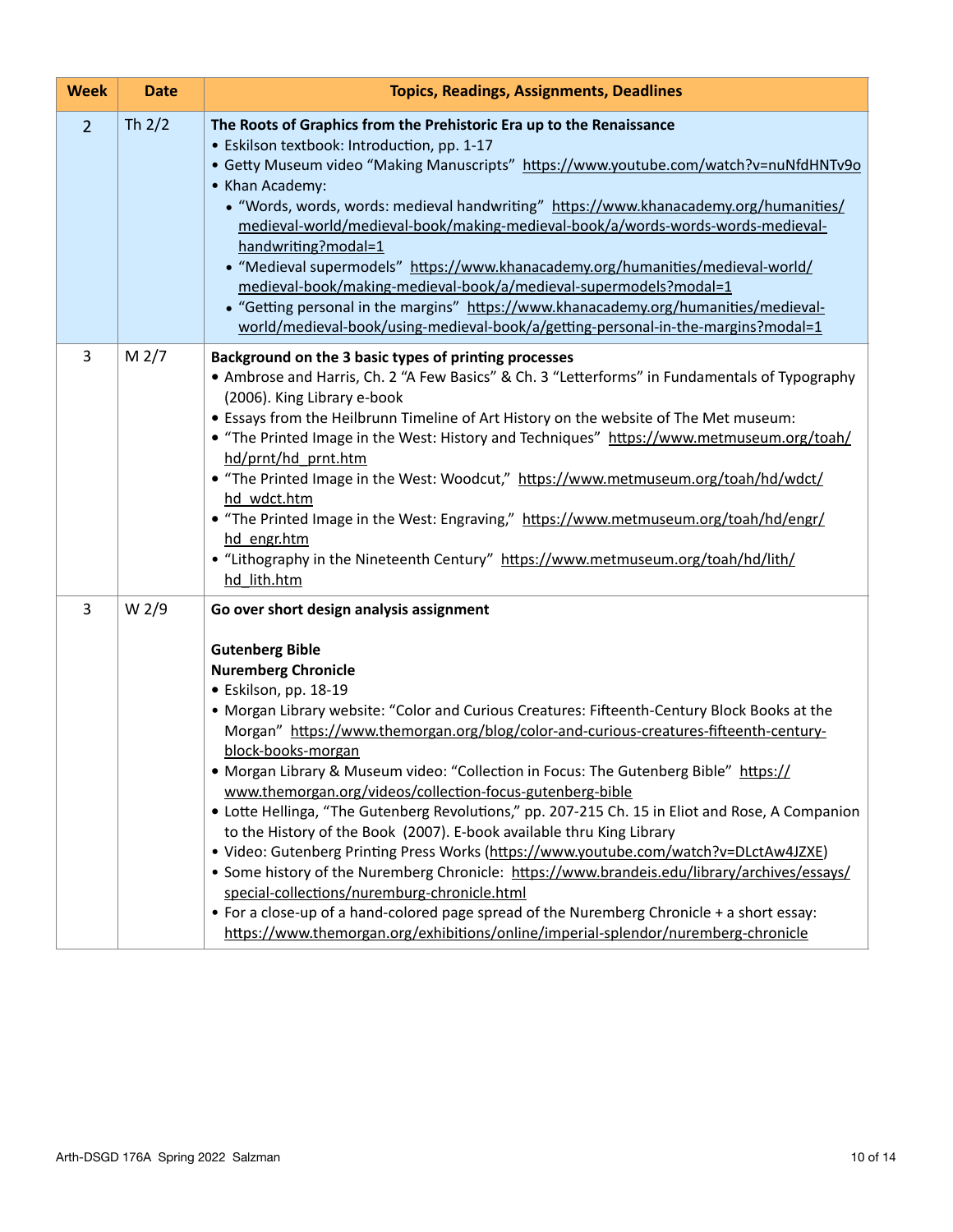| <b>Week</b>    | <b>Date</b> | <b>Topics, Readings, Assignments, Deadlines</b>                                                                                                                                                                                                                                                                                                                                                                                                                                                                                                                                                                                                                                                                                                                                                                                                                                                                                                                                                                                                                                                                                                                                                                                                                                                                                                                                                                                                                                                                                                                                                                              |
|----------------|-------------|------------------------------------------------------------------------------------------------------------------------------------------------------------------------------------------------------------------------------------------------------------------------------------------------------------------------------------------------------------------------------------------------------------------------------------------------------------------------------------------------------------------------------------------------------------------------------------------------------------------------------------------------------------------------------------------------------------------------------------------------------------------------------------------------------------------------------------------------------------------------------------------------------------------------------------------------------------------------------------------------------------------------------------------------------------------------------------------------------------------------------------------------------------------------------------------------------------------------------------------------------------------------------------------------------------------------------------------------------------------------------------------------------------------------------------------------------------------------------------------------------------------------------------------------------------------------------------------------------------------------------|
| $\overline{4}$ | $M$ 2/14    | <b>Italian Renaissance printers</b><br>• Eskilson, pp. 20-23 (stop at paragraph about the 17th century)<br>. Essays from the Heilbrunn Timeline of Art History on the website of The Met museum:<br>• "Woodcut Book Illustration in Renaissance Italy: Venice in the 1490s" https://<br>www.metmuseum.org/toah/hd/wivf/hd_wivf.htm<br>• "Woodcut Book Illustration in Renaissance Italy: Venice in the Sixteenth Century" https://<br>www.metmuseum.org/toah/hd/wivs/hd wivs.htm<br>. Meggs, History of Graphic Design (5th ed.) - Ch. 7 "Renaissance Graphic Design" King Library e-<br>book: https://ebookcentral.proquest.com/lib/sjsu/detail.action?docID=693176 OR read this<br>book on the Internet Archive<br>. First edition of Aldus Manutius's Hypnerotomachia Poliphilii https://www.metmuseum.org/art/<br>collection/search/365313<br>. On the Aldine Press's printer's ornament: http://www.adamghooks.net/2011/03/festina-<br>lente.html<br>· Ellen Lupton, "Letter Terminology (http://www.thinkingwithtype.com/contents/letter/)                                                                                                                                                                                                                                                                                                                                                                                                                                                                                                                                                                             |
| 4              | W 2/16      | Typography in the Age of Enlightenment<br>The Encyclopedia-entry and illustrations about typography<br>· Eskilson, pp.23-27<br>• Meggs, History of Graphic Design (5th ed.) - Ch. 8 "An Epoch of Typographic Genius" King Library<br>e-book: https://ebookcentral.proquest.com/lib/sjsu/detail.action?docID=693176 OR read this<br>book on the Internet Archive<br>• Drucker and McVarish, Ch. 5 "Modern Typography and the Creation of the Public Sphere," in<br>Graphic Design History: A Critical Guide (2009) Available on the Internet Archive<br>. Digitized excerpts of 18th-century editions, with some helpful commentary-note that the entry<br>& illustrations on printing are the focus of both examples:<br>. Blog post from the Rare Books Dept. of Wake Forest Univ. library: "Encyclopédie ou<br>Dictionnaire Raisonné des Sciences, des Arts et des Métiers, edited by Denis Diderot<br>(1751-1780)" https://zsr.wfu.edu/2013/encyclopedie-ou-dictionnaire-raisonne-des-sciences-<br>des-arts-et-des-metiers-edited-by-denis-diderot-1751-1780/<br>• From the British Library: "L'Encyclopédie by Denis Diderot" https://www.bl.uk/collection-<br>items/encyclopedie-by-denis-diderot<br>• Explore the Encyclopedia, the great Enlightenment compendium of knowledge: https://<br>quod.lib.umich.edu/d/did/<br>• Entries/definitions: Letterpress Printing [contains illustrations-scroll down]; Printing; Printing,<br>history of; Printing house; Printing type; Printer's case; Typeface<br>. "The long S," U.S. National Archives blog https://prologue.blogs.archives.gov/2021/12/14/the-<br>$long-s/$ |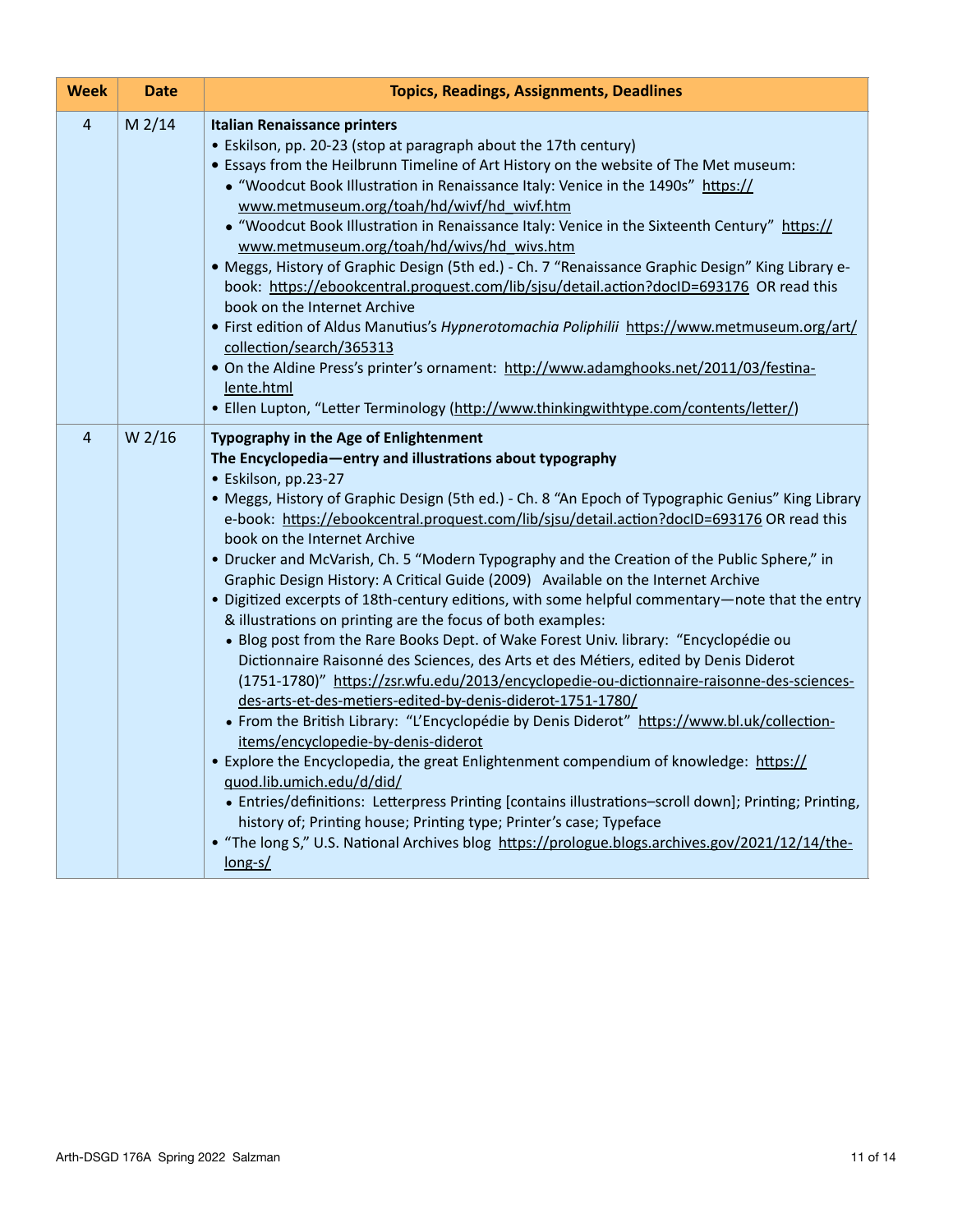| <b>Week</b>    | <b>Date</b>       | <b>Topics, Readings, Assignments, Deadlines</b>                                                                                                                                                                                                                                                                                                                                                                                                                                                                                                                                                                                                                                                                                                                                                                                                                                                                                                                                                |
|----------------|-------------------|------------------------------------------------------------------------------------------------------------------------------------------------------------------------------------------------------------------------------------------------------------------------------------------------------------------------------------------------------------------------------------------------------------------------------------------------------------------------------------------------------------------------------------------------------------------------------------------------------------------------------------------------------------------------------------------------------------------------------------------------------------------------------------------------------------------------------------------------------------------------------------------------------------------------------------------------------------------------------------------------|
| 5              | $M$ 2/21          | Go over Research Essay assignment instructions                                                                                                                                                                                                                                                                                                                                                                                                                                                                                                                                                                                                                                                                                                                                                                                                                                                                                                                                                 |
|                |                   | <b>Advent of chromolithography</b><br>Victorian design & reforms<br>· Eskilson, pp. 29-49<br>• Chapters on lithography and color printing in Antony Griffiths, Prints and Printmaking. Pdf on<br>Canvas<br>• Petra Chu, Ch. 15 "National Pride and International Rivalry-The Great International Expositions"<br>Pdf on Canvas-Files-Readings folder<br>. Two helpful websites on Owen Jones's Grammar of Ornament (1856) & full-text version to<br>explore:<br>• Victoria & Albert Museum, "Owen Jones and the Grammar of Ornament" https://<br>www.vam.ac.uk/articles/owen-jones-and-the-grammar-of-<br>ornament#slideshow=7716019588&slide=2<br>• National Museums of Scotland, "Grammar of Ornament" https://www.nms.ac.uk/explore-<br>our-collections/stories/art-and-design/grammar-of-ornament/ [contains short ] on the<br>chromolithographic process]<br>• Grammar of Ornament full text, Smithsonian Libraries https://library.si.edu/digital-library/<br>book/grammarornament00jone |
| 5              | Tu 2/22           | <b>DUE: Short design principles analysis</b>                                                                                                                                                                                                                                                                                                                                                                                                                                                                                                                                                                                                                                                                                                                                                                                                                                                                                                                                                   |
| 5              | W <sub>2/23</sub> | Victorian design: Arts & Crafts Movement<br>· Eskilson, pp. 50-53<br>• Meggs, History of Graphic Design - Ch. 10 "Arts and Crafts Movement and Its Heritage" Internet<br>Archive https://archive.org/details/meggshistoryofgr0000megg_05ed/page/176/mode/2up OR<br>find e-book on King Library database                                                                                                                                                                                                                                                                                                                                                                                                                                                                                                                                                                                                                                                                                        |
| 6              | $M$ 2/28          | Go over design journal profile & article summary (discussion post)<br>Art Nouveau I (France, USA, Britain)<br>· Eskilson, Ch. 2<br>. Ruth Iskin, Ch. 6 "Poster Design: The Dialogics of Image and Word," in The Poster: Art,<br>Advertising, Design, and Collecting, 1860s-1900 Pdf on Canvas. Entire book is available as an<br>e-book<br>• Bradford R. Collins, "The Poster as Art: Jules Chéret and the Struggle for Equality in the Arts in<br>Late Nineteenth-Century France" Pdf of journal article on Canvas                                                                                                                                                                                                                                                                                                                                                                                                                                                                            |
| 6              | W <sub>3/2</sub>  | Research strategies presentation by Gareth Scott, librarian for art and design<br>Art Nouveau II (Scotland, Austria, Germany)<br>Eskilson, Ch. 2                                                                                                                                                                                                                                                                                                                                                                                                                                                                                                                                                                                                                                                                                                                                                                                                                                               |
| $\overline{7}$ | M <sub>3</sub> /7 | Sachplakat, World War I, Dada<br>· Eskilson, Ch. 3                                                                                                                                                                                                                                                                                                                                                                                                                                                                                                                                                                                                                                                                                                                                                                                                                                                                                                                                             |
| $\overline{7}$ | Tu 3/8            | <b>Email research essay topic for approval</b>                                                                                                                                                                                                                                                                                                                                                                                                                                                                                                                                                                                                                                                                                                                                                                                                                                                                                                                                                 |
| $\overline{7}$ | W <sub>3/9</sub>  | 20th-century modern art & modern graphic design (cubism, futurism, etc.)<br>· Eskilson, Ch. 4, to p. 156<br>· Optional: David Cundy, "Marinetti and Italian Futurist Typography" JSTOR article - must log in to<br>read. Permalink: https://www.jstor.org/stable/776445                                                                                                                                                                                                                                                                                                                                                                                                                                                                                                                                                                                                                                                                                                                        |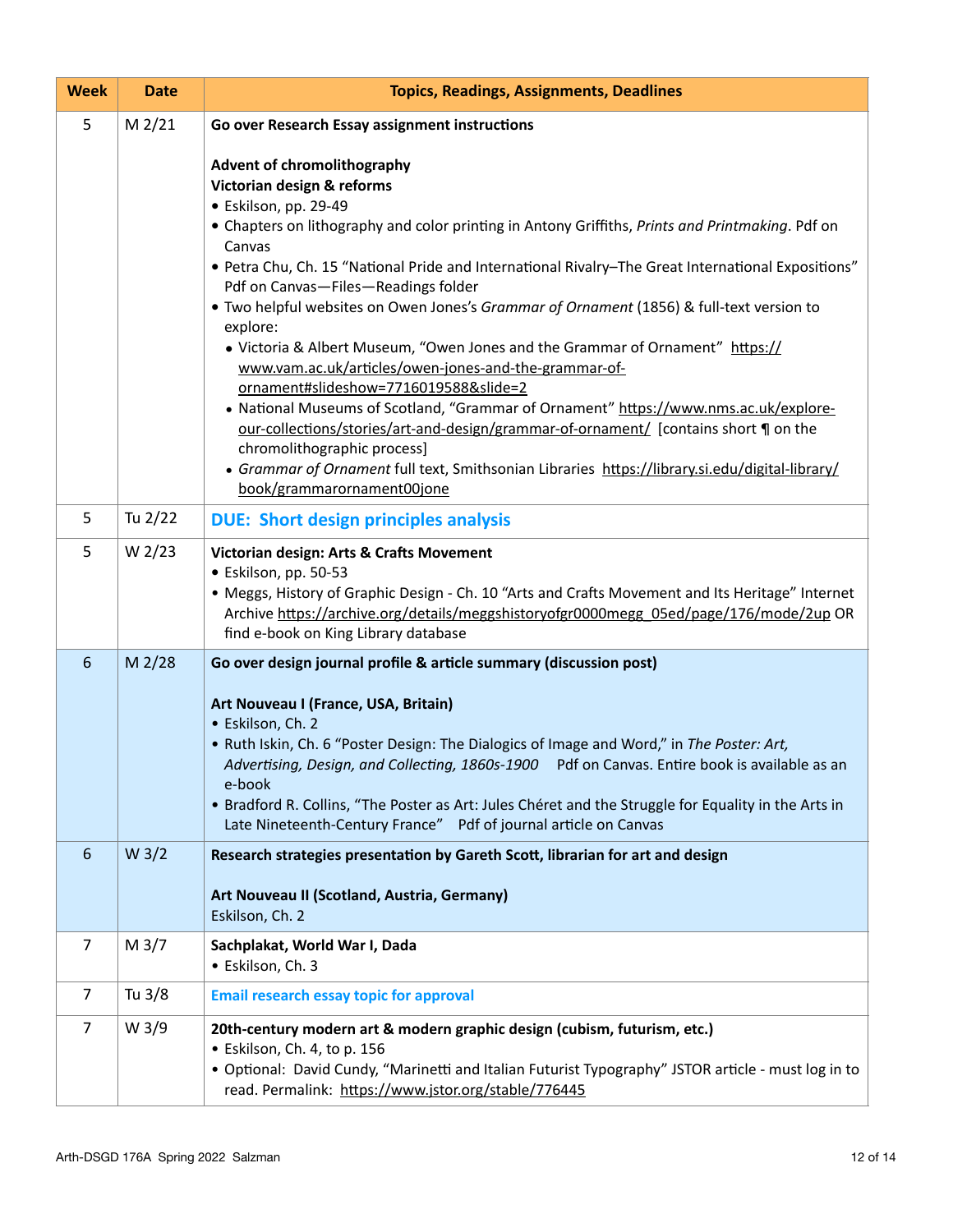| <b>Week</b> | <b>Date</b>        | <b>Topics, Readings, Assignments, Deadlines</b>                                                                                                                                                                                                                                     |
|-------------|--------------------|-------------------------------------------------------------------------------------------------------------------------------------------------------------------------------------------------------------------------------------------------------------------------------------|
| 8           | M/14               | <b>Art Deco</b><br>• Eskilson, Ch. 4, p. 156 to end of chapter<br>• From the exhibition catalogue Art Deco 1910-1939, read chapters 10 ("From Pattern to<br>Abstraction"), 11 ("The Exotic"), 26 ("Art Deco Graphic Design & Typography"), 28 ("Book<br>Jackets") On Canvas as pdfs |
| 8           | W <sub>3/16</sub>  | <b>Midterm review</b>                                                                                                                                                                                                                                                               |
| 8           | Sun $3/20$         | DUE: Design journal profile & article summary (discussion post)                                                                                                                                                                                                                     |
| 9           | M <sub>3</sub> /21 | De Stijl, Russian Constructivism & Suprematism-core design aesthetic, influence of industrial<br>production<br>Eskilson Ch. 5                                                                                                                                                       |
| 9           | W 3/23             | <b>MIDTERM</b> [ Renaissance (16th century) thru Art Deco ]<br>questions will be history-based                                                                                                                                                                                      |
| 10          | $M$ 3/28-<br>F 4/1 | <b>SPRING BREAK!!</b>                                                                                                                                                                                                                                                               |
| 11          | M $4/4$            | Bauhaus I: Philosophy, education, architecture, crafts<br>Eskilson Ch. 6                                                                                                                                                                                                            |
| 11          | W 4/6              | <b>Bauhaus II: Typography</b><br>Meggs, History of Graphic Design Ch. 16 "The Bauhaus and the New Typography" SJSU e-book                                                                                                                                                           |
| 12          | $M$ 4/11           | American Modernism & World War II<br>Eskilson Ch. 7                                                                                                                                                                                                                                 |
| 12          | $W$ 4/13           | International Style I: Influence of the Swiss style<br>Eskilson Ch. 8, pp. 271-287                                                                                                                                                                                                  |
| 12          | Sun 4/17           | <b>DUE: Research essay</b>                                                                                                                                                                                                                                                          |
| 13          | M 4/18             | International Style II: Corporate America<br>skilson Ch. 8, pp. 287-end of chapter                                                                                                                                                                                                  |
| 13          | W 4/20             | Postmodernism: Psychedelic graphics; postmodern typography; digital typography<br>Eskilson Ch. 9                                                                                                                                                                                    |
| 14          | $M$ 4/25           | Contemporary graphic design<br>Eskilson Ch. 10                                                                                                                                                                                                                                      |
| 14          | W 4/27             | Digital graphic design<br>Eskilson Ch. 11                                                                                                                                                                                                                                           |
| 15          | M 5/2              | Contemporary graphic design & designers                                                                                                                                                                                                                                             |
| 15          | W 5/4              | Student presentations-mandatory attendance                                                                                                                                                                                                                                          |
| 16          | M 5/9              | Student presentations-mandatory attendance                                                                                                                                                                                                                                          |
| 16          | W 5/11             | Student presentations-mandatory attendance                                                                                                                                                                                                                                          |
|             |                    | <b>DUE: Group project</b>                                                                                                                                                                                                                                                           |